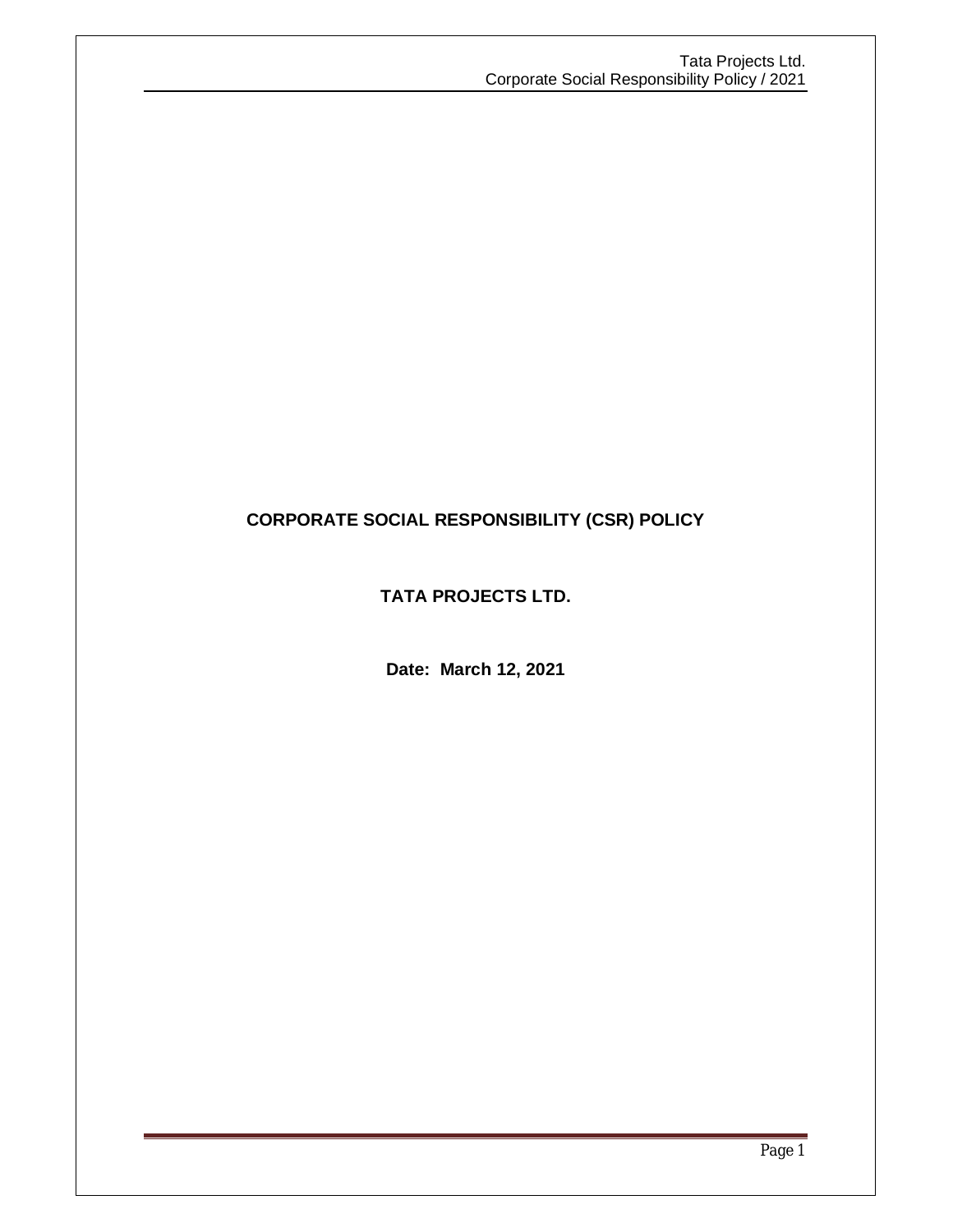### **Policy Contents**

- 1.0 CSR Genesis, Objectives, Vision and Mission
- 2.0 Corporate Social Responsibility Policy
	- 2.1 Policy Design
	- 2.2 Policy Deployment

### 3.0 CSR Governance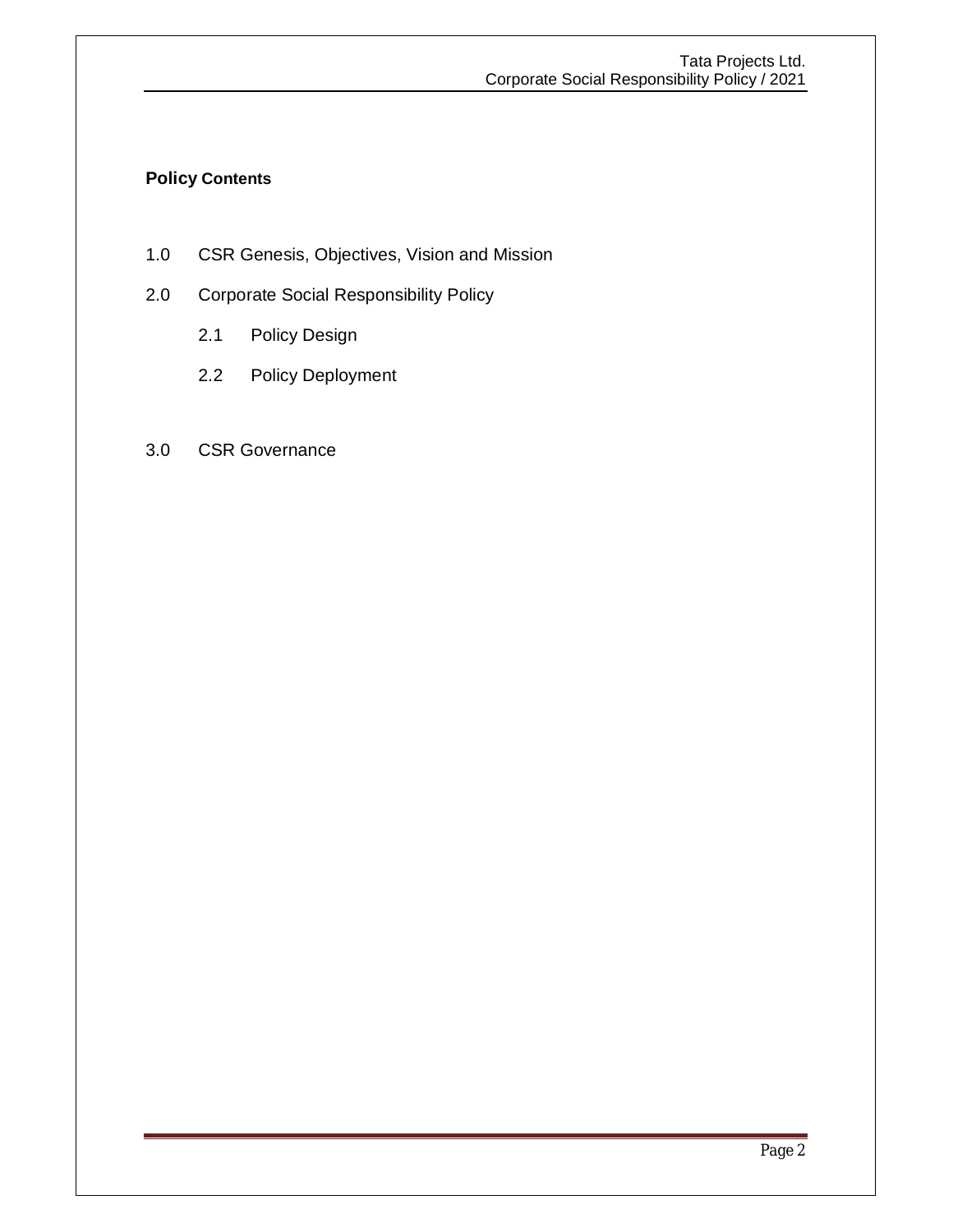### **1.0 Genesis**

Based on the Founder's philosophy of giving back to society, Tata Projects CSR has been committed to community development. It has worked towards creating enabling opportunities for socially and economically marginalized communities with an objective to ensure their overall well-being. The underlying goal of all its interventions was to transform the lives of communities through a result oriented, participatory approach. The efforts are directed towards achieving inclusive growth, to reach out to the most vulnerable communities' part and help them build a better tomorrow.

In alignment with Schedule VII of Companies Act and UN Sustainable Development Goals(SDGs), Tata Projects explore various strategic options to achieve its CSR objective and outlined the four focus areas to focus its CSR efforts with geographic focus in four states of its business presence. Based on this thought process, the Tata Projects CSR policy design and policy deployment has been framed to drive planning, implementation and evaluation of initiatives and resources.

### **1.1 CSR Objective**

The overall objective of Tata Projects CSR is to maximize the stakeholders' engagement in its socio-economic development pursuits through sustainable programs which are beneficial to identified communities and eventually owned by stakeholders.

### **1.2 CSR Vision**

The Tata Projects CSR Vision is "To improve the quality of lives of the community in the identified geography of TPL CSR operations with focus on underprivileged women, youth, children and the affirmative action community"

### **1.3 CSR Mission**

The Tata Projects CSR Mission is to work with identified communities under 4 Focus areas including (i) Education (ii) Health and Hygiene (iii) Skill Building & Livelihood (iv) Water . These four focus areas would aim at addressing the key social challenges to enable positive and sustainable change in the lives of key communities.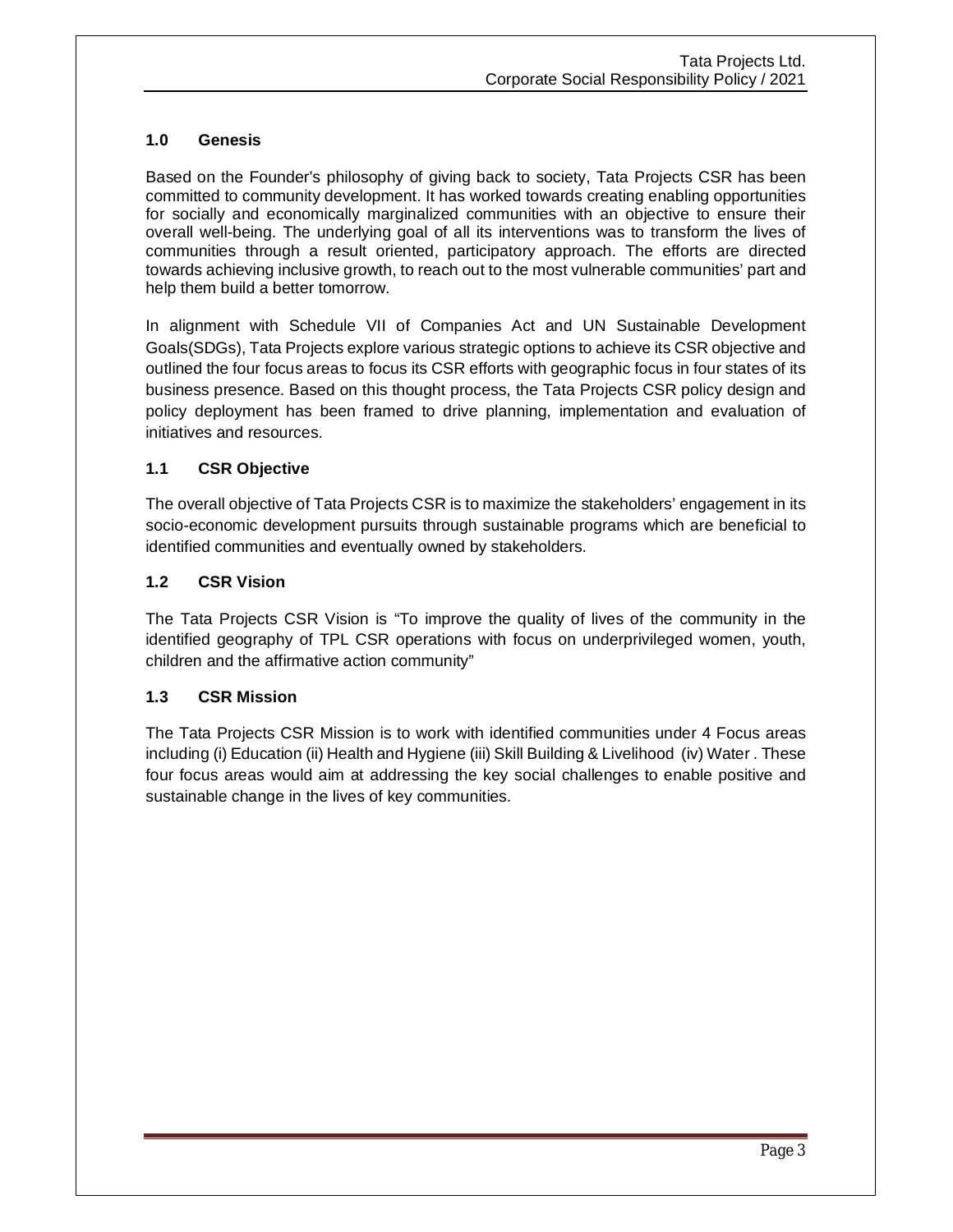### **2.0 Corporate Social Responsibility Policy**

Tata Projects is committed to ensuring the overall wellbeing of the local communities in the identified geographies through Corporate Social Responsibility initiatives (CSR) in alignment with Tata Group social philosophy.

Tata Projects shall engage with the community under the approach and directions as outlined below:

- Consult pro-actively with the community and other key stakeholders for understanding needs and design interventions for the social development of the community
- Undertake activities as per four major focus areas, which include,
	- 1. Education
	- 2. Health and Hygiene
	- 3. Skill Building & Livelihood
	- 4. Water

These focus areas are mapped with the activities as suggested in the Schedule VII of the Companies Act and UN SDG's.

- Build and strengthen community institutions through stakeholder engagement
- Collaborate with other Tata Group of Companies, Tata Trusts, Development organizations, Industry Associations and Government institutions etc.
- Encourage its employees for volunteering
- Engage with disadvantaged sections of the community as per Affirmative Action Policy
- The CSR Committee of the Board will monitor, review performance and evaluate CSR initiatives on periodic basis
- Facilitate assistance during natural disasters, *as appropriate* Communicate the CSR progress and results to key stakeholders from time to time

**Date: March 12, 2021 Managing Director**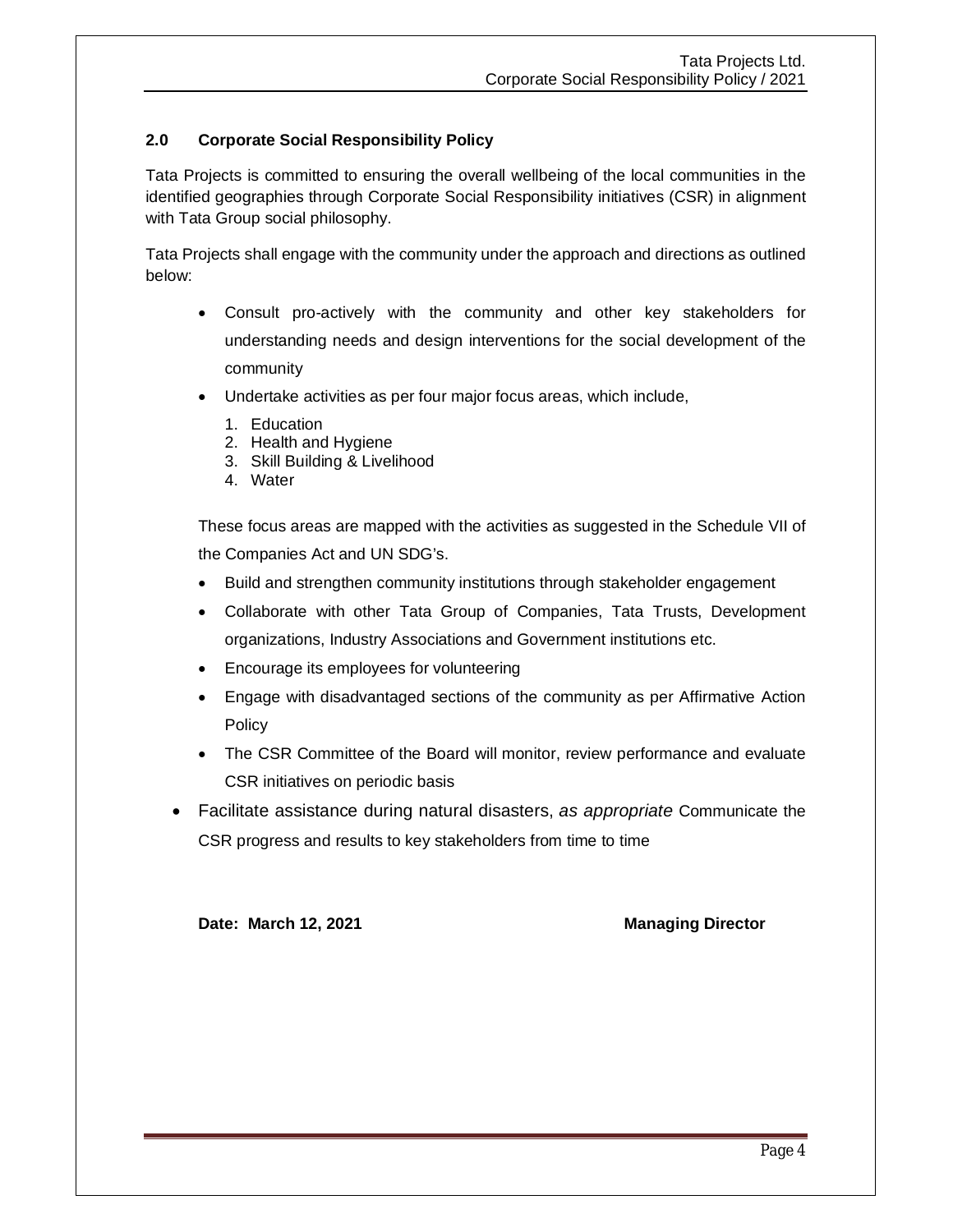## **2.1 Policy Design**

| <b>Focus Areas</b>                         | <b>CSR Projects/Activities</b>              | Reference Sr.<br>No. Of<br><b>Schedule VII</b> | <b>Implementation Schedule</b> |                |
|--------------------------------------------|---------------------------------------------|------------------------------------------------|--------------------------------|----------------|
|                                            |                                             |                                                | H1                             | H <sub>2</sub> |
| <b>Education</b>                           | <b>Holistic School Education</b><br>Program | ii.                                            | $\star$                        | $\star$        |
| <b>Health and</b><br><b>Sanitation</b>     | Integrated Maternal & Child<br>Health       |                                                | $\star$                        | $\star$        |
| Livelihood<br>and Skill<br><b>Building</b> | Sustainable Livelihood<br>Solutions         | ii. iii                                        | $\star$                        | $\star$        |
| Water                                      | Water & Climate Change<br>Adaptation        | iv, x                                          | $\star$                        | $\star$        |

### **CSR Projects alignment with Schedule VII**

### **Projects alignment with UN Sustainable Development Goals**



The CSR projects under four focus areas will focus on school education for improving learning outcomes, promoting community health and hygiene with focus on maternal and child health aspects, augmenting livelihood opportunities in farm and non-farm sector, promoting water harvesting and conservation and skilling youth/women for employability. The community need identification will be a key process, followed by roll out of projects activities. The projects will have defined performance measures which will be tracked periodically by CSR team for improvement, learning and feedback to implementation partners.